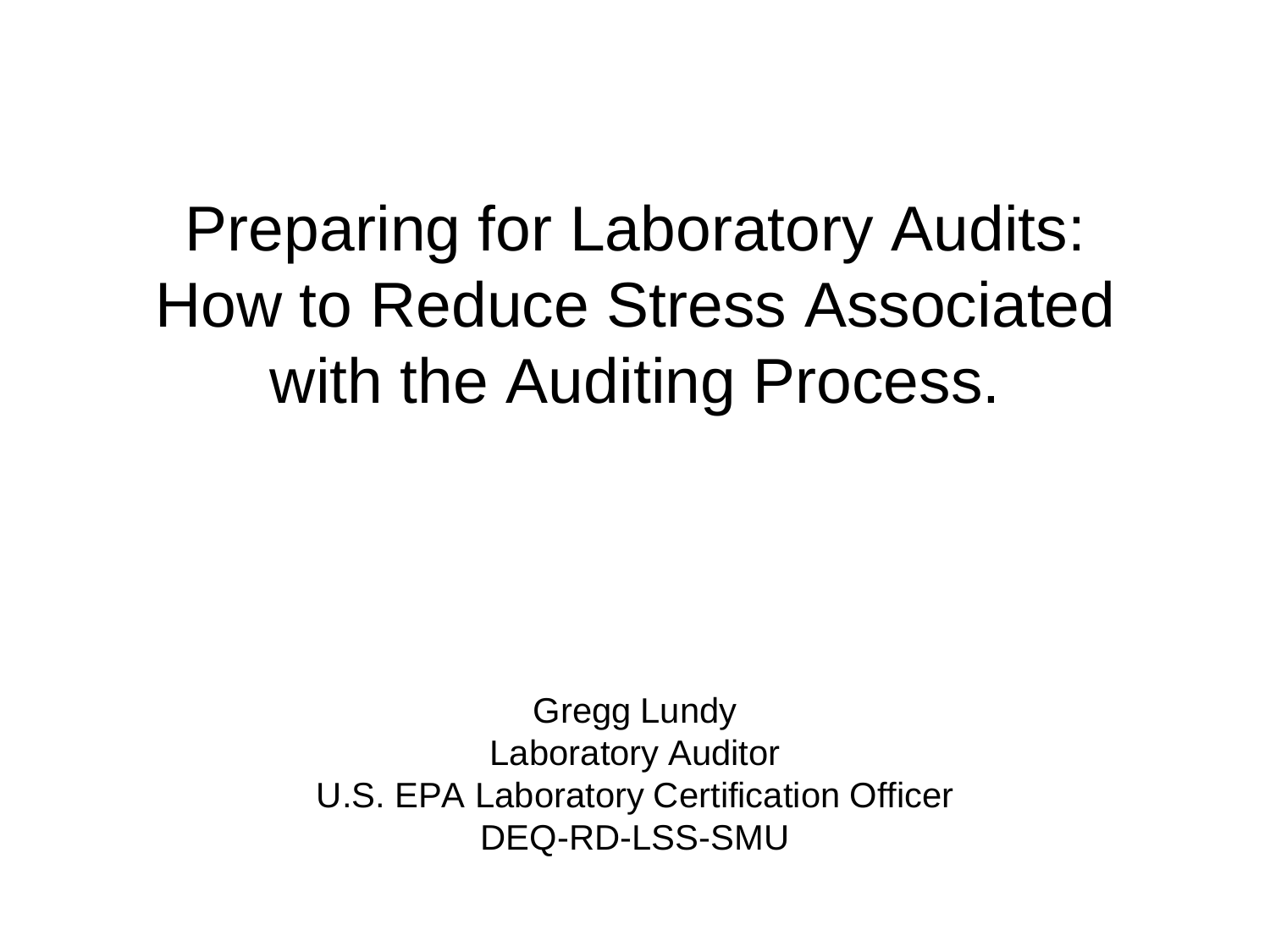#### Introduction

Stress during the auditing process is usually caused by uncertainty.

- What is the auditor going to find?
- Is it going to be a good audit?
- How is the audit going to affect our certification?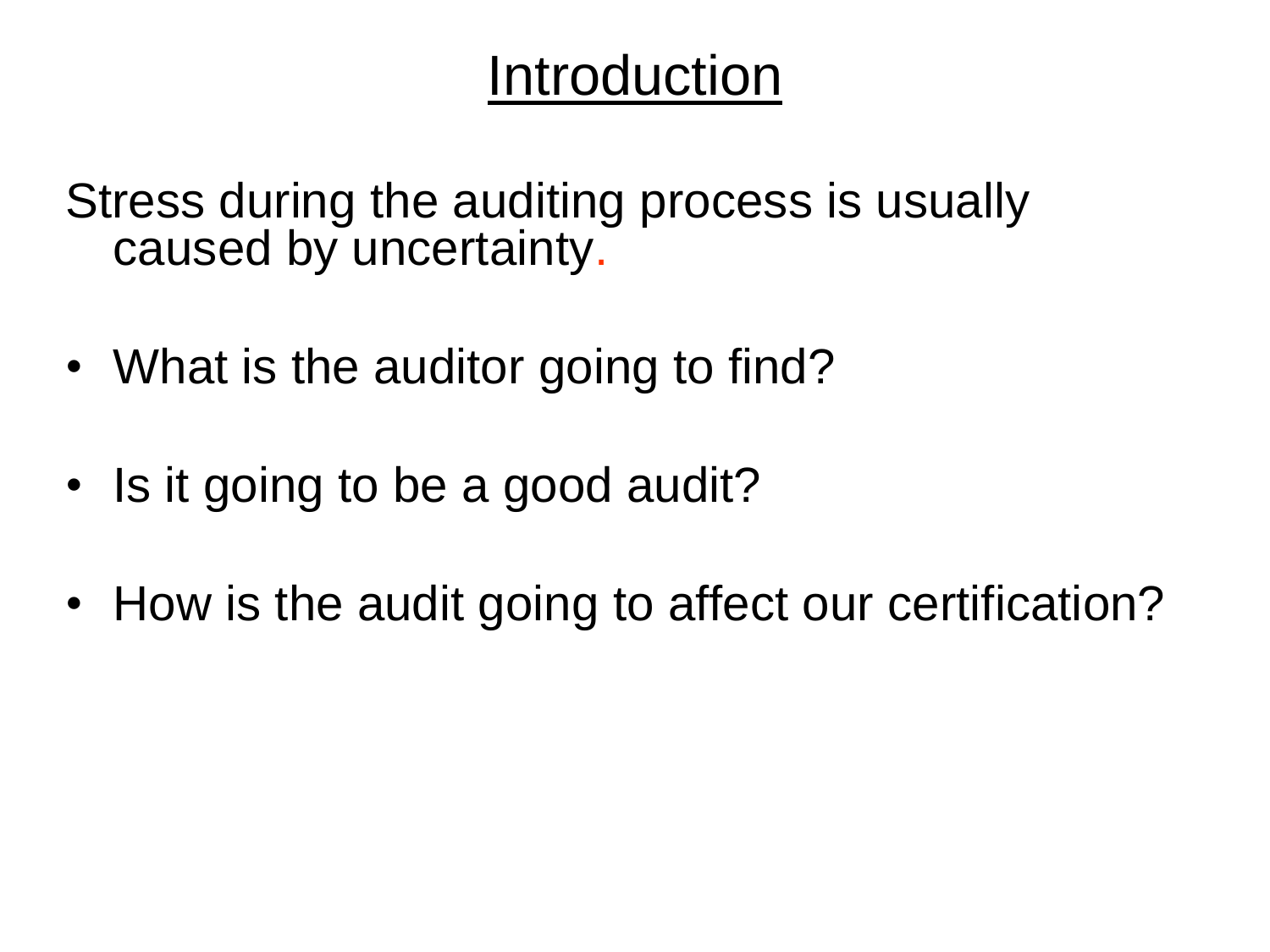## Let's take some of the uncertainty out of the process:

- The Certification Types are:
	- Normal
	- Supplemental
- The Certification Status you may receive is:
	- Full
	- Provisional
	- Interim
	- Not Certified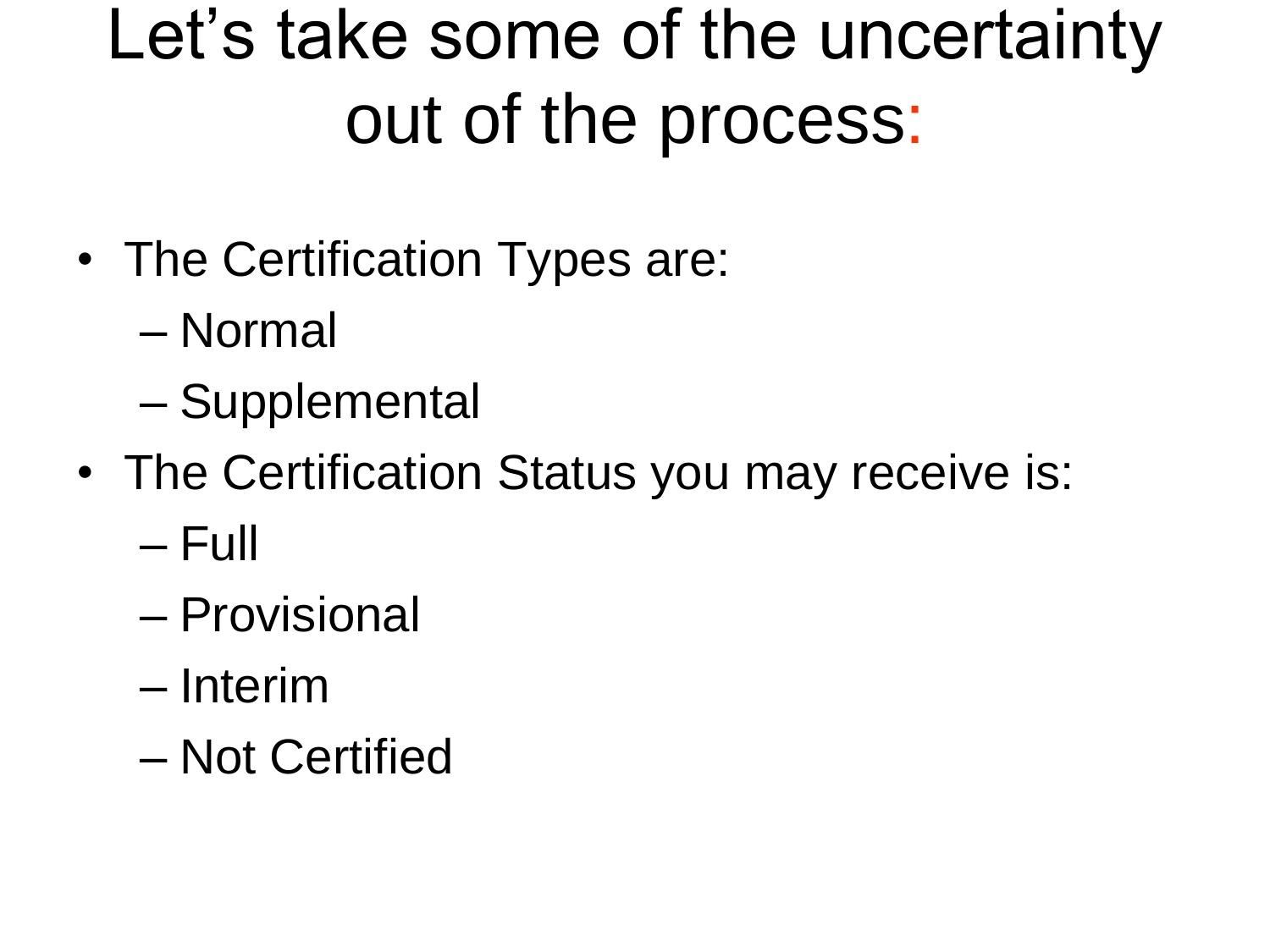#### Know what is happening in the laboratory at the bench or instrumental level.

- Don't be surprised during the audit.
- Read the methods to ensure methods are being followed at the bench or instrument level. A quality control summary sheet for analytical batches simplifies this task.
- Inventory all log books, review at designated intervals.
- Conduct an internal audit.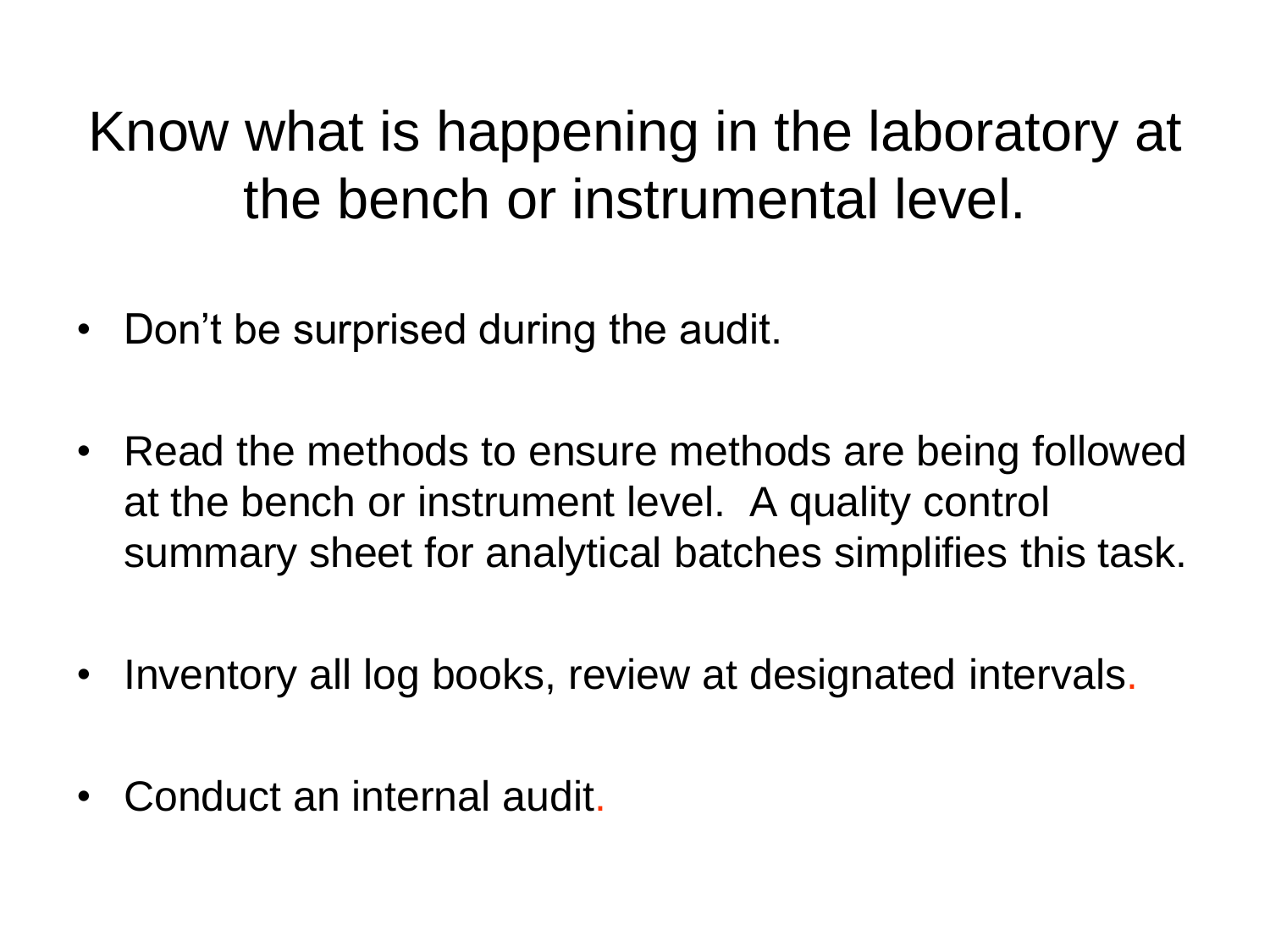#### Internal Audits

• Generally a good time to conduct an internal audit is when you receive your certification renewal package or any time of the year when your laboratory experiences the lightest workload.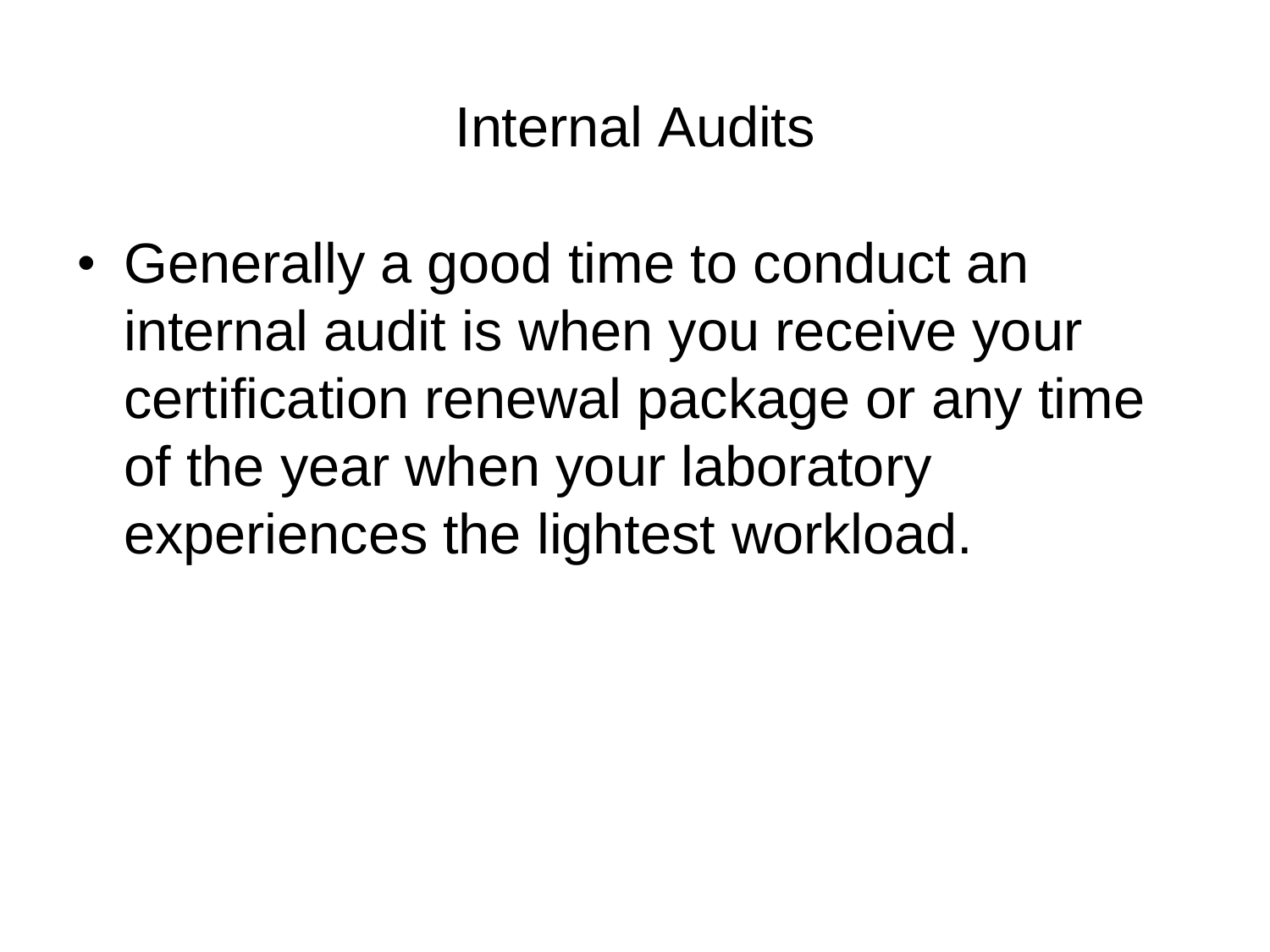#### Reference Materials for Internal Audit

- Microbiology:
	- The checklist I use for microbiology comes directly from *The Manual for the Certification of Laboratories Analyzing Drinking Water, Fifth Edition*.
	- General laboratory practices and requirements for support equipment are also covered in the manual.
- Chemistry:
	- When using an U.S. EPA Method, follow the written method for each evaluation. My checklists are developed directly from these methods.
	- When using *Standard Methods,* use the criteria from the method you are performing, the criteria specified in the introduction to the part (i.e. Metals Part 3000), the quality assurance/quality control for the part, and the requirements specified in Part 1000.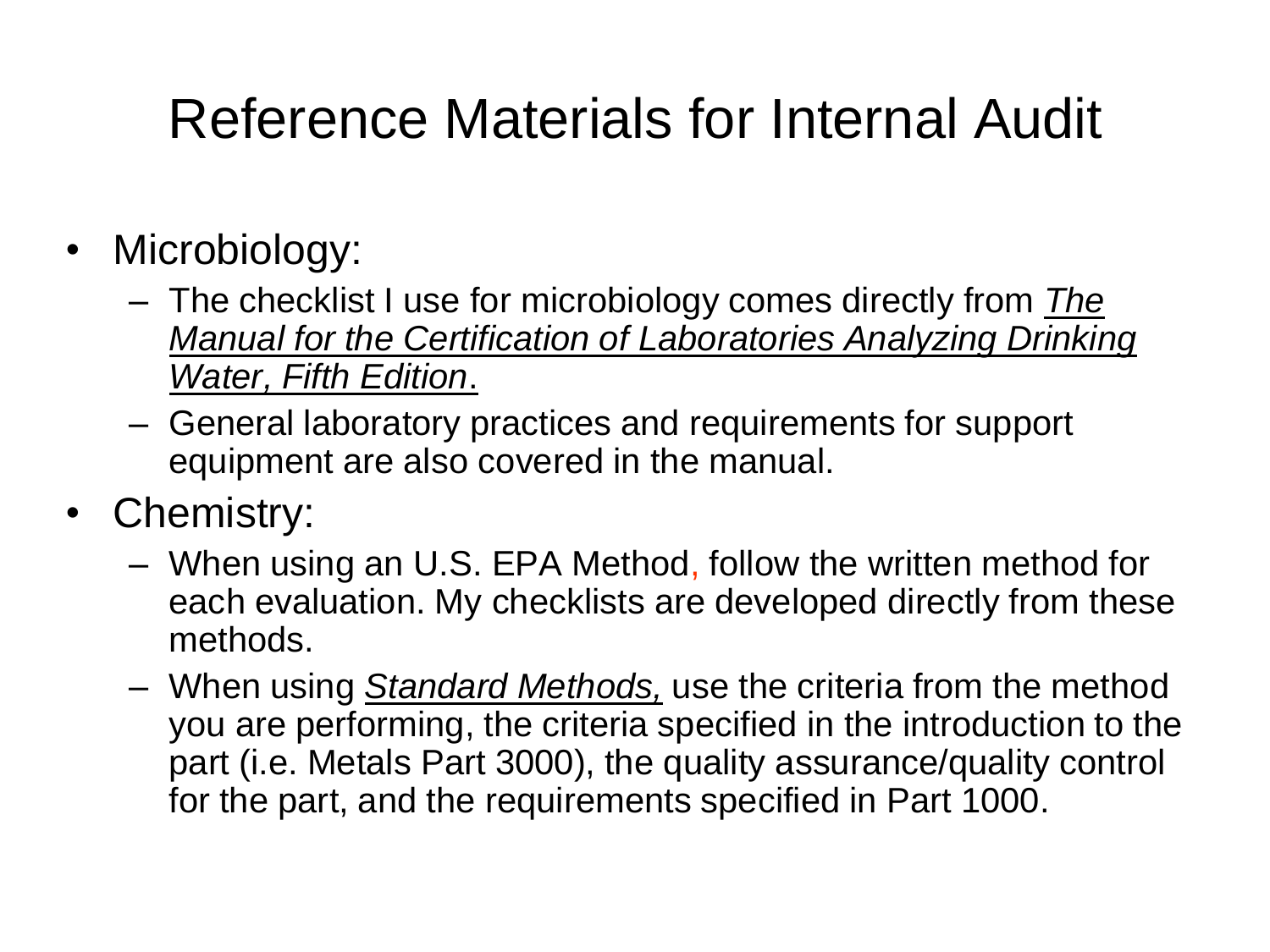# What Not To Do

- Don't try to recreate data (fill in months of data from memory).
- Don't say what you think I want to hear. Always answer correctly. This does not mean you have to volunteer information.
- Don't wait until the day before the audit to make corrections, change procedures, change forms, rewrite standard operating procedures.
- Don't overstress. Even if the audit uncovers deficiencies, you can correct them with your reply. In many cases, the reply is weighted as much as the audit when determining certification status.
- Don't answer a question you don't fully understand. I will rephrase the question if you ask. Sometimes I will purposely ask questions where the obvious answer is the wrong answer, followed by the question: "then how do you perform the procedure". These types of questions may be confusing because of the way they are asked.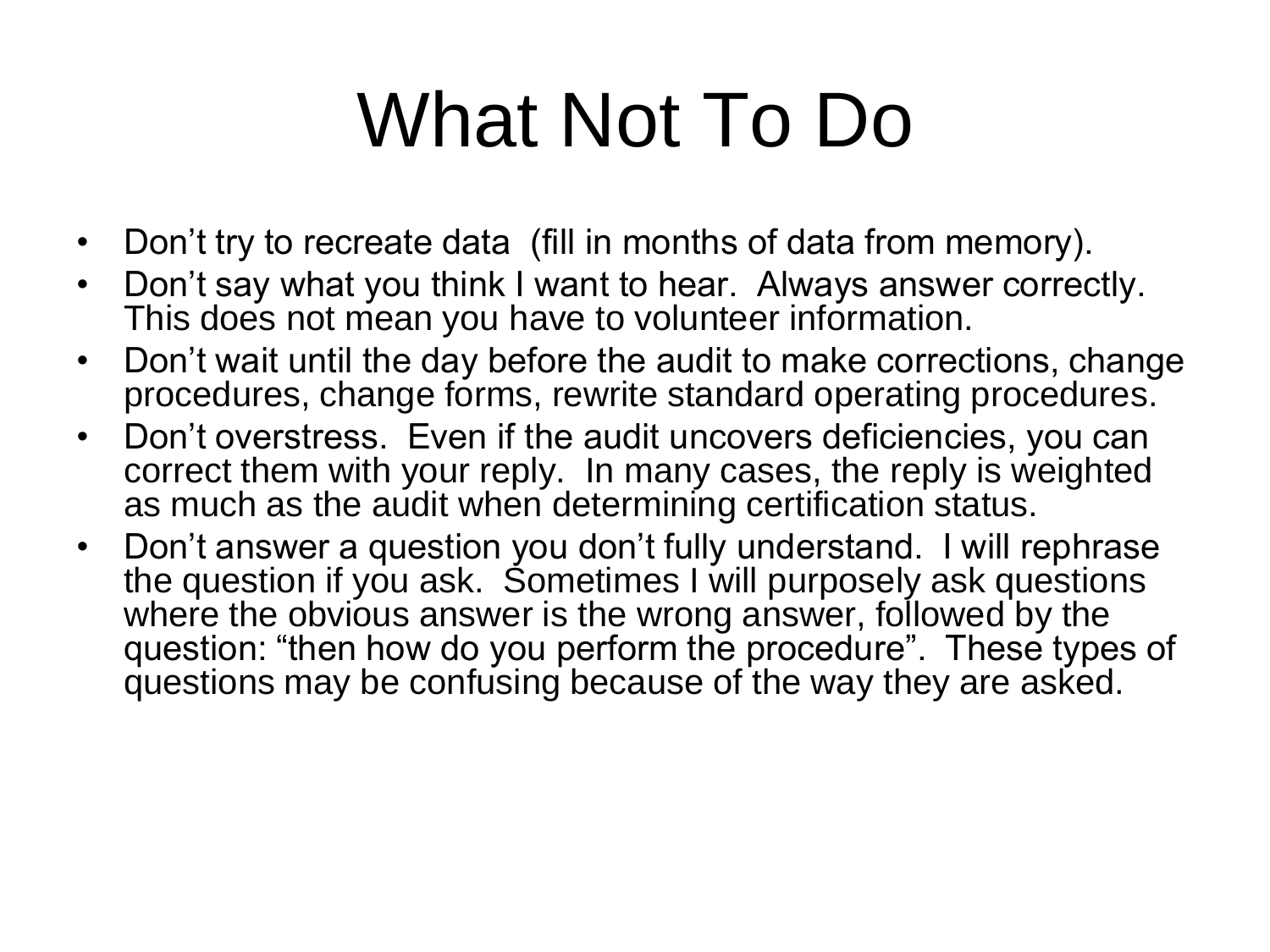## Materials you can expect me to request

- Method detection limit studies
- Initial demonstrations of abilities
- Proficiency test results and raw data
- Standard operating procedures
- A final report or final reports where results were reported for each certified method
- All associated data to support the reported results.